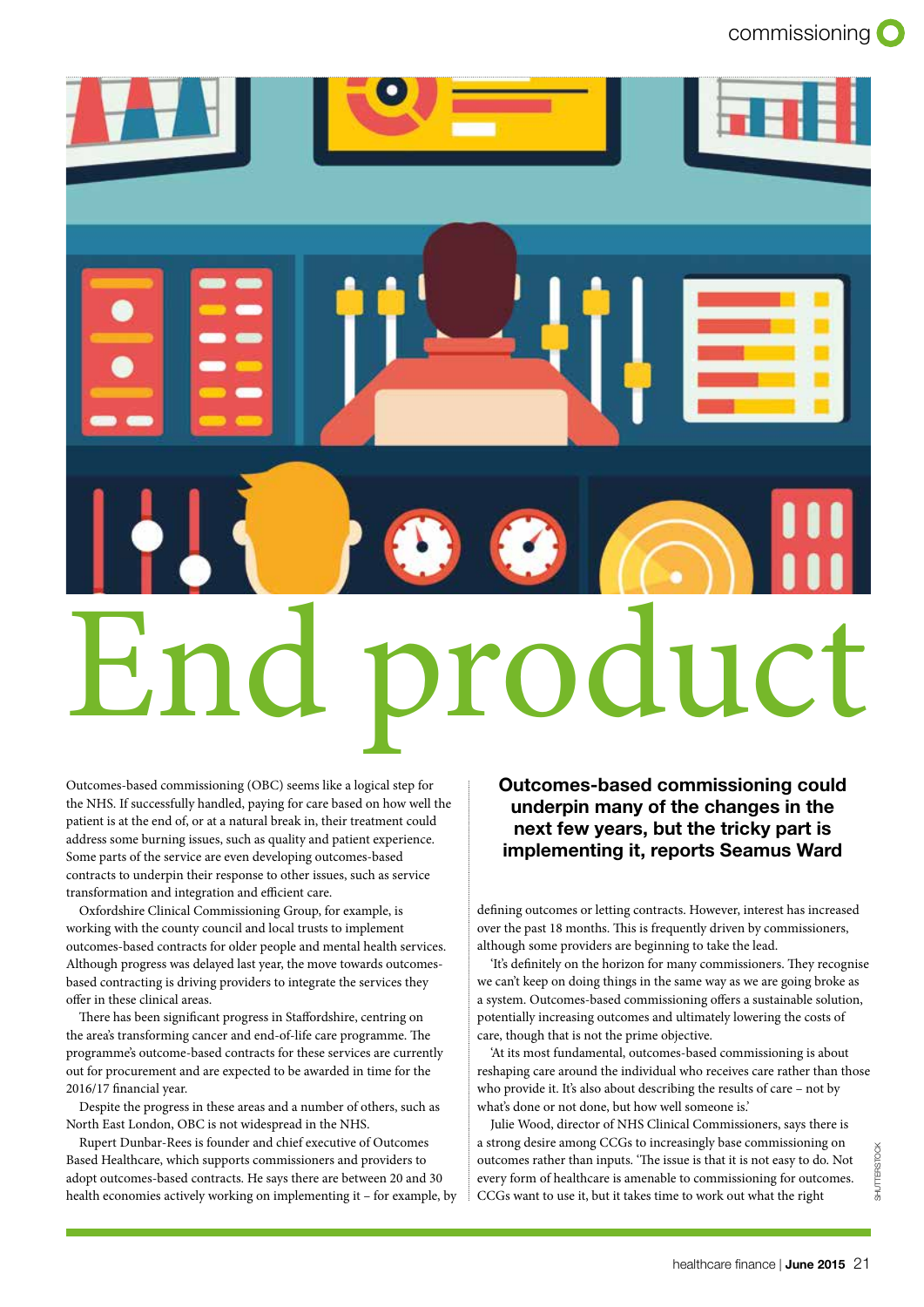outcomes are, the evidence base to build them into an outcomes-based specification and then to change the contract based on that.

'I don't think we'll ever get to a position where every contract in acute trusts or any other setting can be totally outcomes based, but for some care pathways it is absolutely the right thing to do. For example, longterm conditions will be more amenable to the outcomes based approach than emergency admissions.'

However, OBC is not just about specifying outcomes in the contract. 'Perhaps you have a clear idea of the outcomes you want, but you commission for a series of interventions that evidence strongly suggests leads to improved outcomes,' Ms Wood says.

'For example, in respiratory medicine, a pulmonary rehabilitation service is an intervention, but the evidence suggests that an effective service helps to reduce emergency admissions, which can then reduce the level of mortality in the under-75s.'

The Staffordshire programme director, Justine Palin, says the programme is a partnership that includes four local CCGs, two local authorities, NHS England, Public Health England and Macmillan Cancer Support. Currently, all have a role in commissioning part of the pathways – there are more than 60 contracts for cancer and end-of-life services (for all illnesses) in the county. The programme is a means to integrate services and provide accountability for the delivery of outcomes, she says.

In addition, survival rates and patient experience have been poor. The programme aims to deliver sustained improvement in cancer survival rates so that the area is in the top three in England by the end of the contract period. The end-of-life objective is to ensure that patients are given seamless care and can choose how they are cared for and where they wish to die. Outcomes-based contracts underpin their strategy to deliver these objectives.

'Providers currently have short-term contracts so they cannot innovate. If they have three-year or annual contracts, they can't do very much to change the system, so we are looking to move to outcomesbased contracts over a longer time,' Ms Palin says.

Contracts will be let for 10 years to allow innovation and, crucially, improvements in outcomes. Each contract will be awarded to a lead provider, known as a service integrator locally to reflect their responsibilities.

Ms Palin says the Staffordshire approach to setting outcomes is very much about co-design. 'Macmillan as a strategic partner provides the patient voice extremely well and helps us look at how we make the system right for patients,' she says. 'We also have a patient champion on the board who helps engage the community and we use that engagement to shape our outcomes.'

The commissioners are also working with providers and clinicians to identify the outcomes they would like to see. They now have a number of high-level outcomes, including the aim to have survival rates in the top three in England, more patient choice and better patient experience (cancer) and better choice in the last year of life (end of life).

Deciding on the outcomes was time-consuming and a compromise between patient, clinician and commissioner requirements, she adds. 'For example, patients might say they want to be closer to home for their treatment, but they might have to travel further to get access to the specialist care needed for the best outcomes.' The procurement process will include competitive dialogue with interested parties to shape the services that will deliver the desired outcomes.

Value-based commissioning guru Michael Porter has developed tiers of outcomes, including one based on health status achieved or retained and another based on patient experience. Ms Wood says outcomes

"The clear benefit is that OBC is patient focused, but we are finding that it is not an easy thing to do" Julie Wood

should include evidence-based principles and patients' aspirations, which may not have an evidence base. She points to Staffordshire's efforts to have both, working with Macmillan and the population to develop the outcomes wanted by all. In this respect, patient-reported outcome measures (PROMs) can be useful to help define what is important to the patient.

'There will be a trade-off between the two and between outcomes and affordability at some stage. There may be clear evidence of what you can do, but what can you afford? You have to have that conversation with patients and the population to get the right balance,' Ms Wood adds.

While Dr Dunbar-Rees accepts defining outcomes can be tricky, he insists it can be done if the right approach is taken. 'Outcomes are too difficult to define' is one of four myths his organisation believes are held about OBC. The others are that they are too difficult to measure, difficult to contract for and there are cultural barriers to their adoption.

'One of the main push backs we get around outcomes is people saying that if everyone wants a different outcome, they are difficult to define, hard to benchmark and baseline. We agree with that to a degree – if you put 100 people in a room with different life, social and illness circumstances, they all want different things,' he says.

## High-level ambitions

In some health economies, this approach has led to high-level statements of the desired outcomes. 'They don't appeal to any particular group, but no one would argue with them. They say things like, "I want to live the best life I possibly can". From that, finding outcome measures for someone with serious mental illness, or someone frail and elderly or with multiple long-term conditions is incredibly difficult.'

He believes the journey to meaningful measures starts with segmenting the population. This could be by disease, demographics or social factors, for example. 'It is easier to get outcomes for specific groups and it's then easier to find appropriate measures.'

Appropriate PROMs include 'I feel I have control over my health or condition' or 'I feel confidence in managing my condition'. But he adds that commissioners and providers should be careful with the PROMs they choose. 'Often people go to the well-known PROMs – such as EQ-5D on quality of life – and use it for every patient. From segmentation, there is evidence it works fairly well for a large amount of people, but less so for specific conditions such as diabetes and mental illness, where more specific measures are needed.'